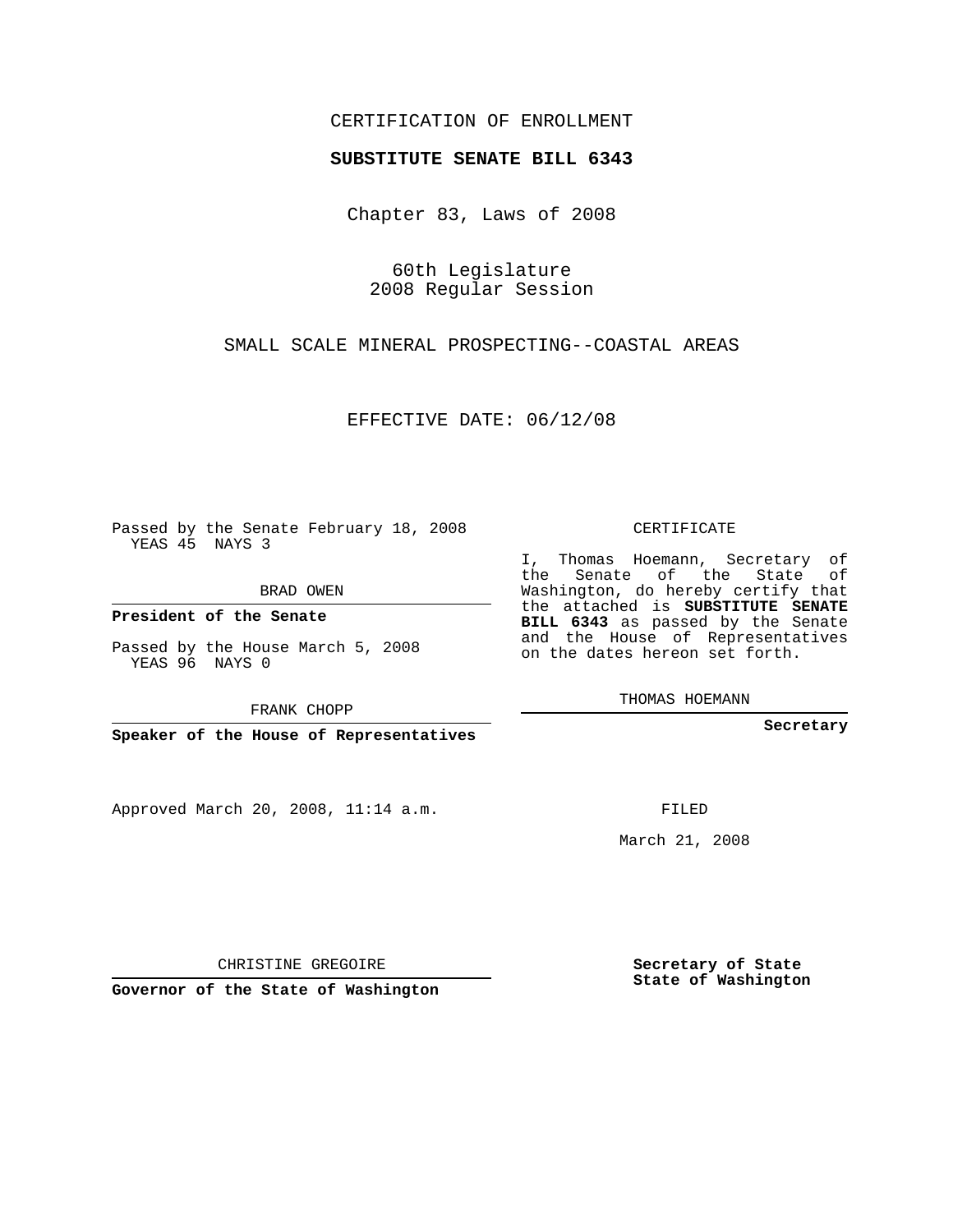# **SUBSTITUTE SENATE BILL 6343** \_\_\_\_\_\_\_\_\_\_\_\_\_\_\_\_\_\_\_\_\_\_\_\_\_\_\_\_\_\_\_\_\_\_\_\_\_\_\_\_\_\_\_\_\_

\_\_\_\_\_\_\_\_\_\_\_\_\_\_\_\_\_\_\_\_\_\_\_\_\_\_\_\_\_\_\_\_\_\_\_\_\_\_\_\_\_\_\_\_\_

Passed Legislature - 2008 Regular Session

### **State of Washington 60th Legislature 2008 Regular Session**

**By** Senate Natural Resources, Ocean & Recreation (originally sponsored by Senators Morton, Carrell, and Roach)

READ FIRST TIME 02/07/08.

 AN ACT Relating to establishing a pilot program to examine the impacts of small scale mineral prospecting on coastal areas; amending RCW 79A.05.165; creating a new section; and providing an expiration date.

BE IT ENACTED BY THE LEGISLATURE OF THE STATE OF WASHINGTON:

 NEW SECTION. **Sec. 1.** (1) Beginning July 1, 2008, the state parks and recreation commission and the department of fish and wildlife shall establish a pilot program to allow small scale prospecting and mining, as defined in RCW 77.55.011, on ocean beaches. The pilot program must be conducted from July 1, 2008, through July 1, 2010.

 (2) The state parks and recreation commission, in consultation with the department of fish and wildlife, shall establish at least three demonstration areas in appropriate beach areas in the Washington state seashore conservation area established for recreational use and enjoyment of the public by RCW 79A.05.605. The demonstration areas must be located between the southern border of Cape Disappointment state park and the southern border of the Quinault Indian reservation, and must allow small scale mineral prospecting for purposes of the pilot program. Each demonstration area must be: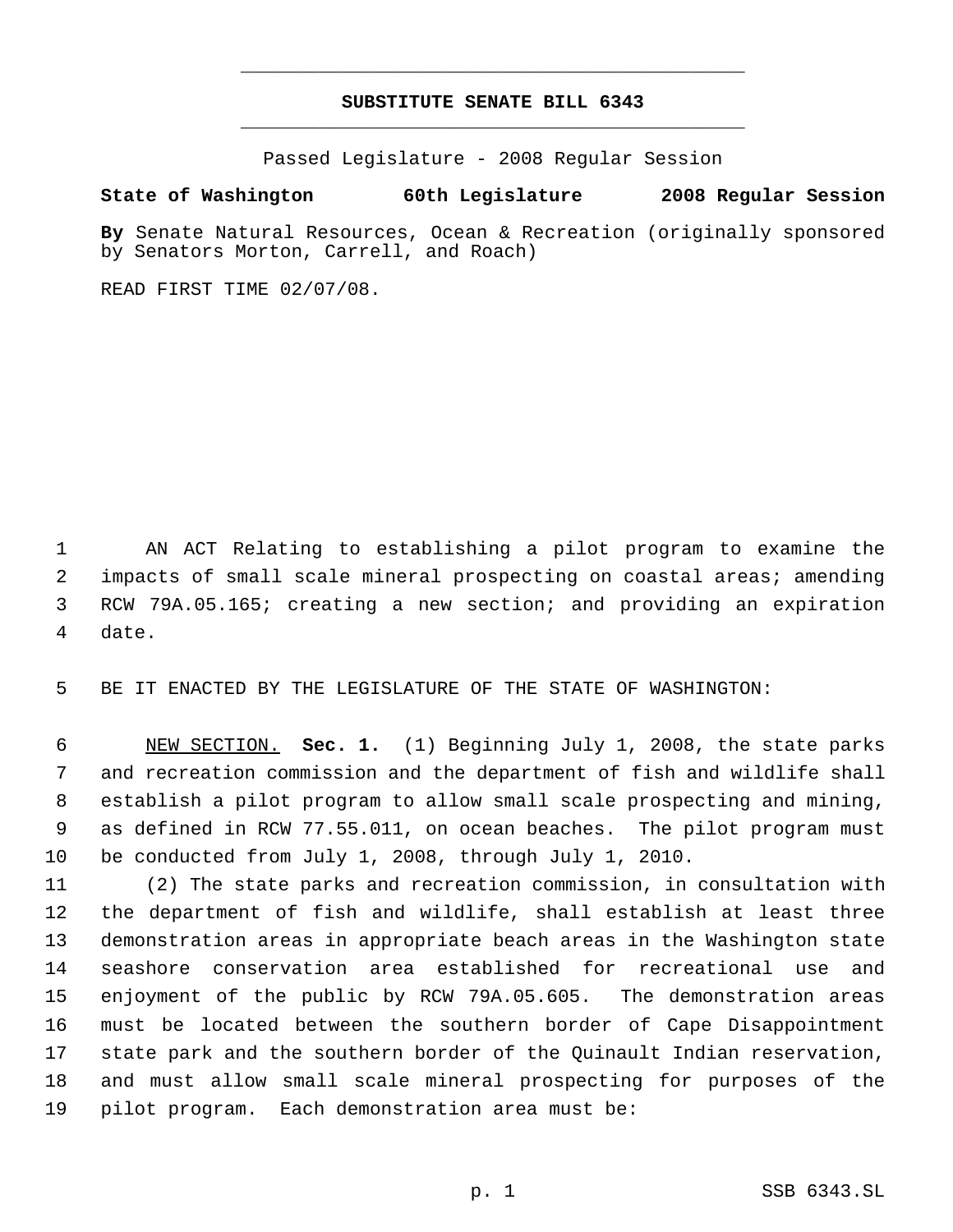(a) Located in separate areas along the coast;

 (b) Located in an area suitable for small scale prospecting as determined by the state parks and recreation commission in consultation with persons interested in small scale prospecting and mining; and

 (c) Located in areas having minimal potential for damage to the beach environment, birds, shellfish, other beach marine life, fish habitat, and other recreational use.

 (3) The department of fish and wildlife shall use existing authority under chapter 77.55 RCW to issue individual hydraulic project approval permits for small scale prospecting within the demonstration areas established under subsection (2) of this section. The permits must require that small scale prospecting and mining activities occur, to the greatest extent possible, on the beach to minimize the removal of sand from the area.

 (4) The department of fish and wildlife shall monitor the compliance of small scale prospecting and mining activities with the permits issued for participation in the pilot program.

 (5) By October 1, 2010, the department of fish and wildlife shall report its findings and recommendations regarding small scale prospecting and mining on ocean beaches to the state parks and recreation commission. The department of fish and wildlife shall consider public input prior to finalizing their findings and recommendations.

 (6) The state parks and recreation commission and the department of fish and wildlife shall report their findings and recommendations on the potential impacts and the activity of small scale prospecting and mining on ocean beaches to the appropriate committees of the legislature by December 1, 2010.

 **Sec. 2.** RCW 79A.05.165 and 2007 c 441 s 2 are each amended to read as follows:

(1) Every person is guilty of a misdemeanor who:

 (a) Cuts, breaks, injures, destroys, takes, or removes any tree, shrub, timber, plant, or natural object in any park or parkway except 34 as authorized in section 1 of this act or in accordance with such rules as the commission may prescribe; or

(b) Kills, or pursues with intent to kill, any bird or animal in